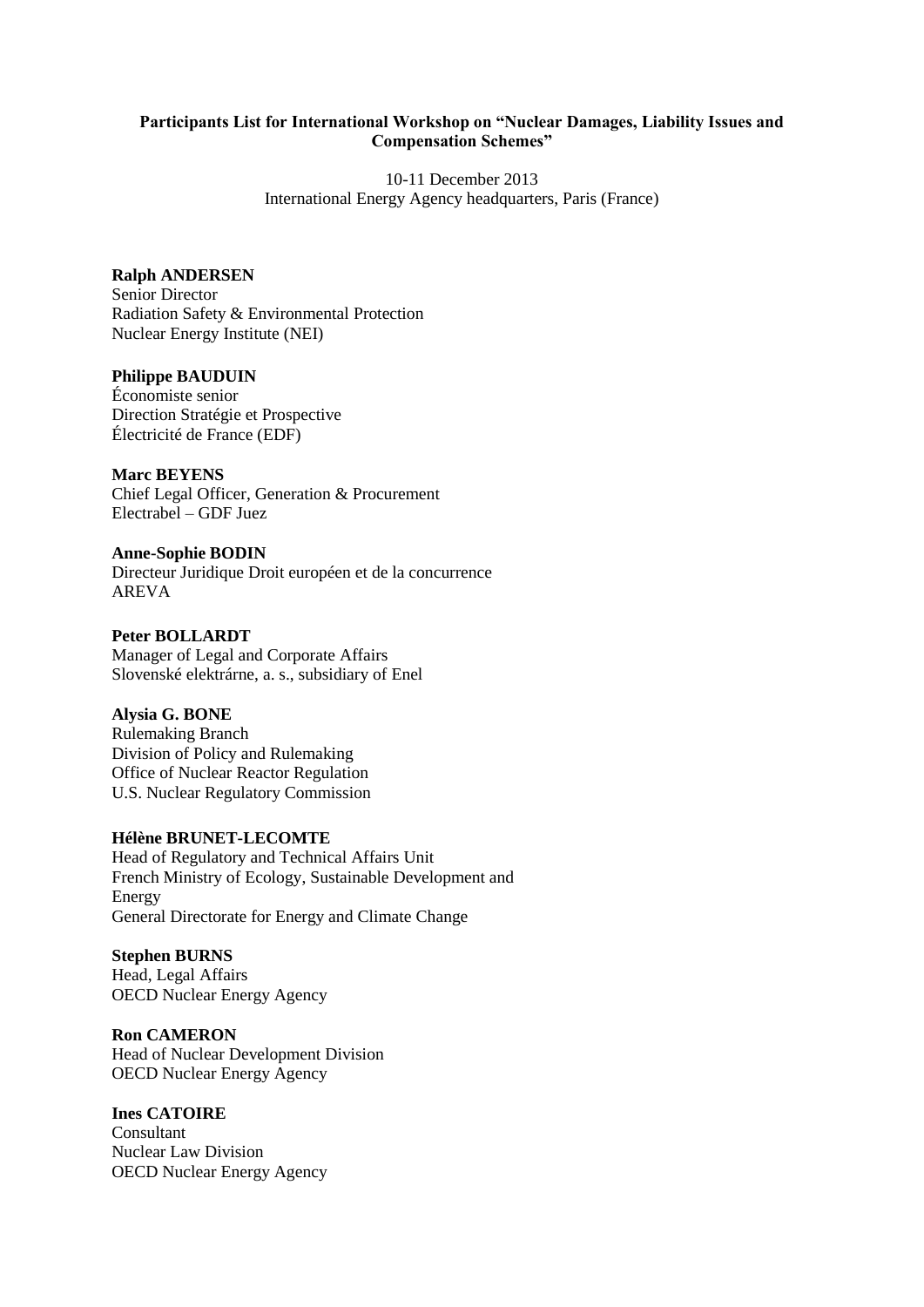#### **Laurence CHABANNE-POUZYNIN**

Directeur Juridique Droit Public, Nucléaire et de l'environnement AREVA

# **Maureen CHAGNON**

EDF Assurances

# **Michel CIAIS**

Direction de la Stratégie et de la Prospective EDF

## **Marco COMETTO**

Nuclear Energy Analyst Nuclear Development Division OECD Nuclear Energy Agency

## **Danielle DEGUEUSE**

Conseiller en charge des questions nucléaires auprès du Secrétaire Général EDF

## **William D'HAESELEER**

**Director** University of Leuven Energy Institute KU Leuven

## **Roland DUSSART-DESART**

Conseiller général, Bureau du Président Service Juridique - 9ème étage SPF Economie, PME, Classes Moyennes et Energie

## **Anna ELISEEVA**

Junior Consultant SGE/SHPA **OECD** 

# **Claire FLURY-HERARD** Consultant

Nuclear Law Division OECD Nuclear Energy Agency

# **Bernard FOUREST**

NucSafe Consulting

## **David GARCIA LOPEZ**

Legal Adviser,Legal Affairs Department Nuclear Safety Council

## **Elizabeth GAVIN**

Legal Adviser Department of Environment, Community and Local Government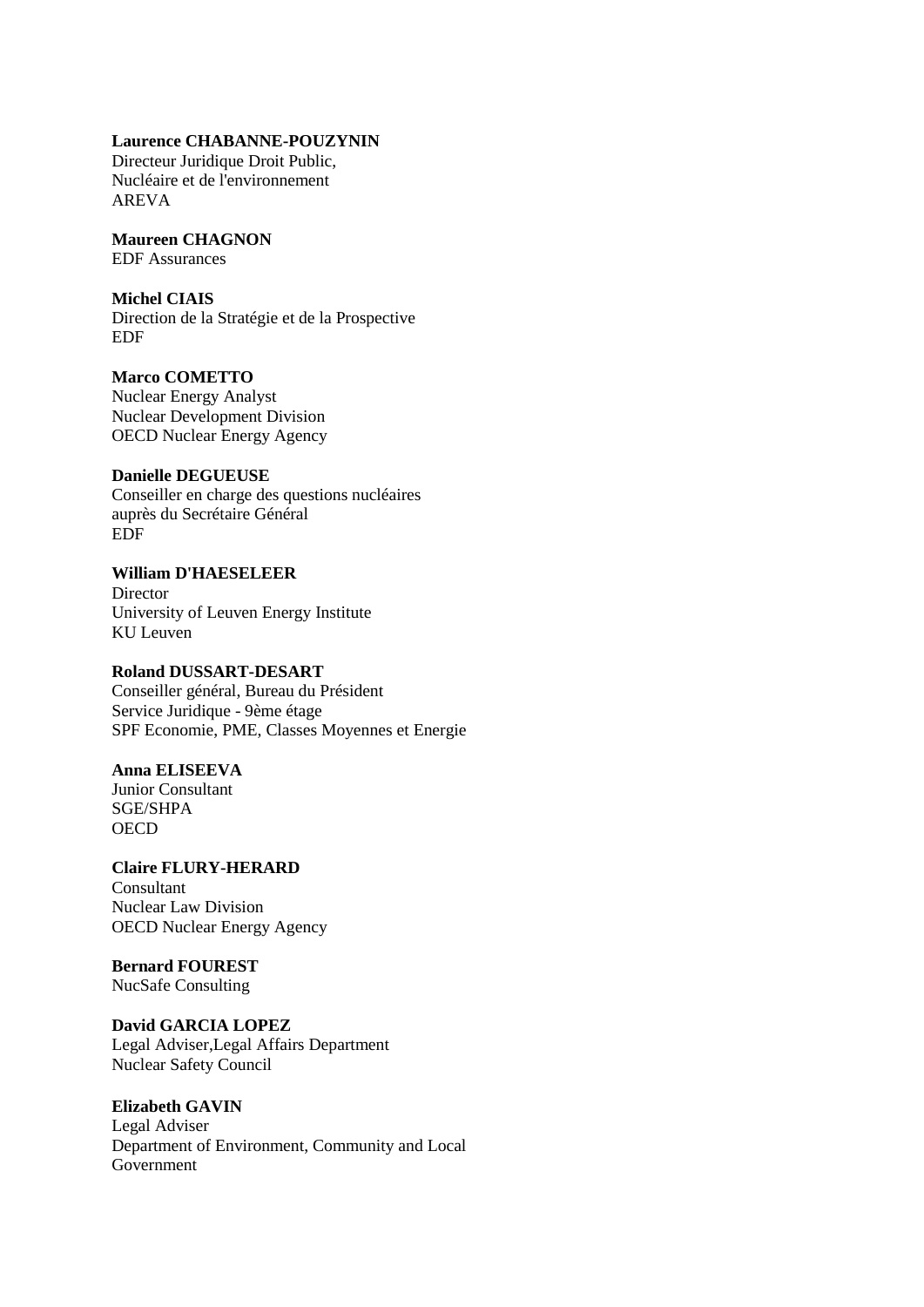**Fiona GEOFFROY** Direction juridique énergies Pôle Droit nucléaire EDF

**Andrea GIOIA** Senior Legal Officer Office of Legal Affairs International Atomic Energy Agency (IAEA)

## **Murielle GUIDONI-BAULARD**

Secrétariat Général Service Juridique-Assurances ANDRA

**Marie-Claire GUYADER** Chef du Secteur EURATOM Secrétariat général des Affaires Européennes

**Seunghyuk HAN** Korea Hydro & Nuclear Power Co., Ltd.

**Roh HATHLIA** Head of Paris and Brussels Conventions Office for Nuclear Development Department of Energy and Climate Change

**Martine HECQ**

GDF SUEZ S.A. Financial Department - Direction Financière Insurance - Assurances Special Lines & Captive Vehicle Manager - Responsable Special Lines & Outils Captifs

**Neil HIGGINS** Public Health England (PHE)

**Taro HOKUGO**

Counsellor Permanent Delegation of Japan to UNESCO

**Eero HOLMA** Managing Director Nordic Nuclear Insurers

**Hiroyuki KAMAI** First Secretary (Science and Technology Advisor) Permanent Delegation of Japan to the OECD

**Andrey V. KARASEV** Director, Nuclear Safety & Security Rosatom Overseas JSC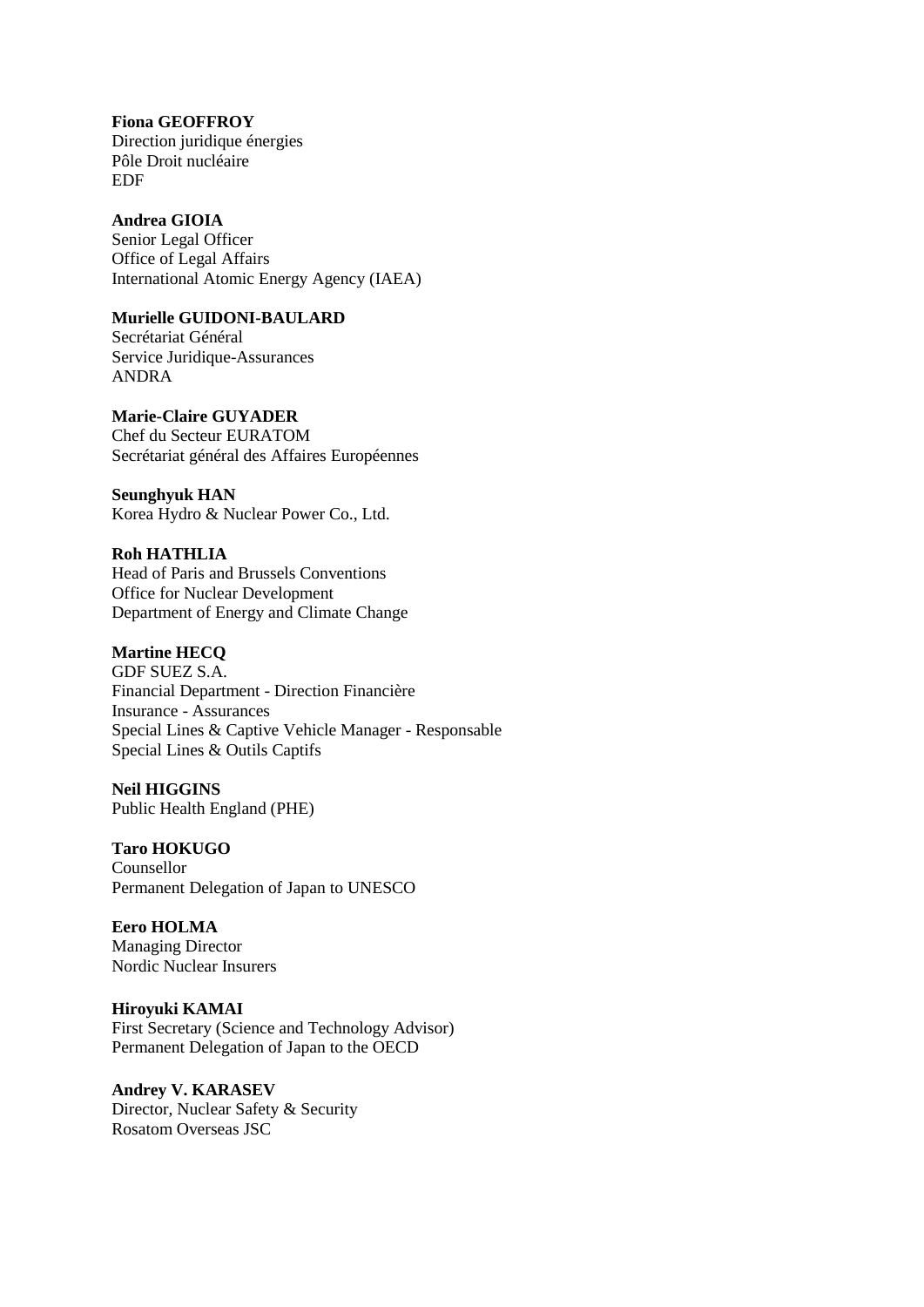**Sang-Baik KIM** Nuclear Energy Analyst Nuclear Development Division OECD Nuclear Energy Agency

## **Toshiyuki KOGANEYA**

Nuclear Safety Division OECD Nuclear Energy Agency

## **Maxime KOPEC**

French Ministry of Ecology, Sustainable Development and Energy General Directorate for Energy and Climate Change

**Jane LASRY**

Head of Legal and Claims Unit EDF - Immeuble Carré Vert

## **Jacques LAVOIE**

Senior General Counsel and Director Legal Services Canadian Nuclear Safety Commission

## **Daesung LEE**

Attorney at Law Legal Council of Korea Atomic Korea Atomic Energy Research Institute (KAERI)

## **Marc LEGER**

Conseiller juridique auprès de l'Administrateur général Commissariat à l'énergie atomique et aux énergies alternatives CEA/Saclay

## **Dominique LE MASNE**

Conseiller Délégation Permanente

## **Etienne de LEMPDES**

Juriste senior Direction Juridique Droit Public, Nucléaire et de l'Environnement AREVA

## **Alexey LOKHOV**

Nuclear Energy Analyst Nuclear Development Division OECD Nuclear Energy Agency

## **Lynn MACDONALD**

Syndicate Manager - Nuclear Syndicate 1176 Chaucer Syndicates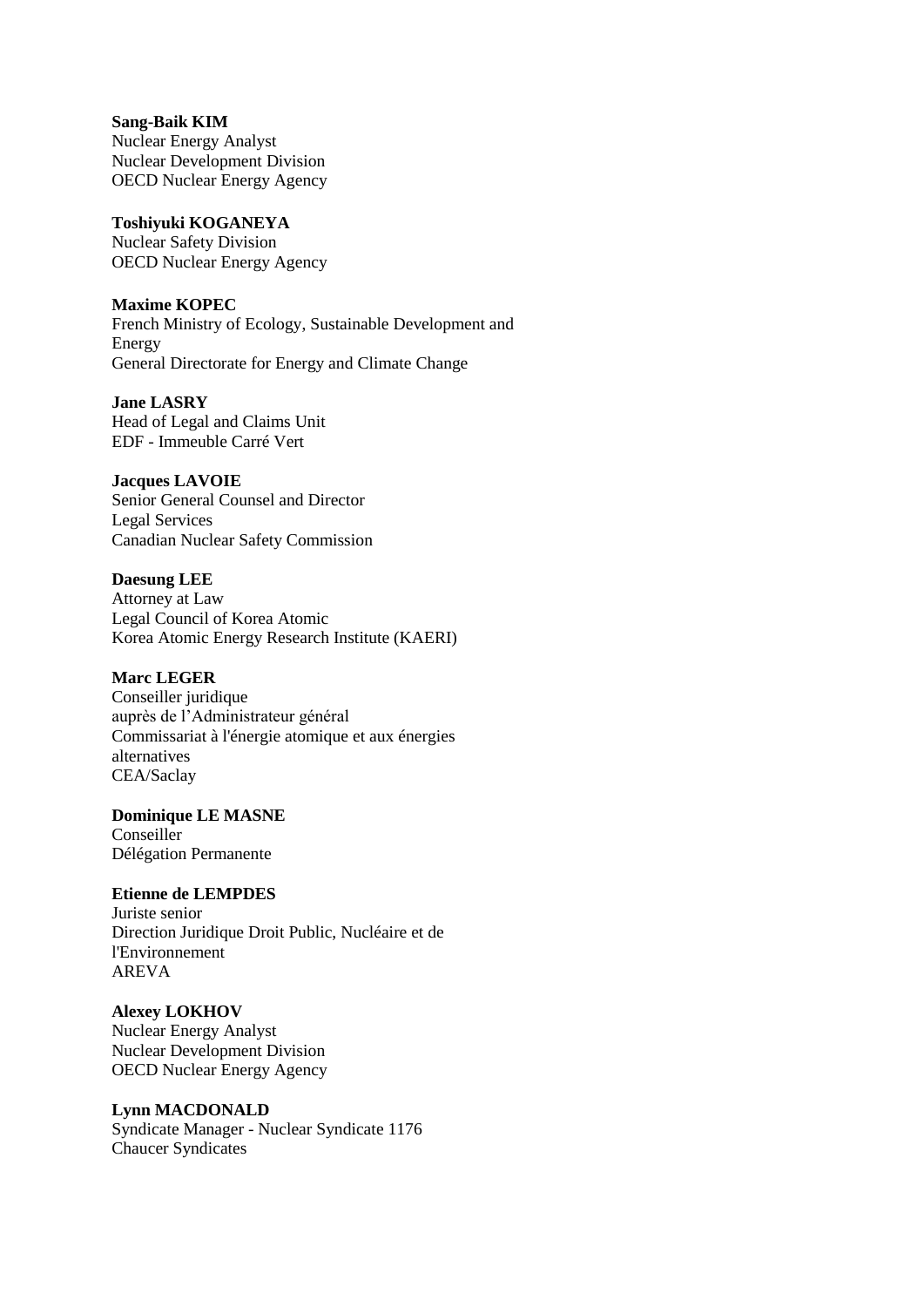**Paul MCDONALD** Principal Radiation Policy Unit Department of Environment, Community and Local Government

**Hans MAERTENS** Federal Public Service Finance Belgian Debt Agency

#### **Ben McRAE**

Assistant General Counsel Office of the General Counsel (Rm 6A-167) U.S. Department of Energy

## **Agnieszka MOLDAWSKA**

Expert in Nuclear Law Nuclear Energy Department Ministry of Economy

#### **Sophie MUSSO**

Direction Juridique Juriste Senior Environnement Sécurité Direction Générale Raffinage-Chimie

#### **Valérie NICOLAS**

Adjointe au Chef du Service des Assurances Direction juridique et du contentieux Commissariat à l'Energie Atomique CEA/Saclay

**Toyohiro NOMURA** Gakushuin University - Faculty of Law

**Anna NOVOSELOVA** Legal Counsel Rosatom Overseas JSC

**Anssi PAALANEN** Power division Fortum

**Wooyoung PARK** Research Fellow Korea Energy Economics Institute (KEEI)

**Ludivine PASCUCCI** Institut de radioprotection et de sûreté nucléaire (IRSN)

**Jan PAULY** Grundsatzfragen/Policy Global Unit Generation E.ON Kernkraft GmbH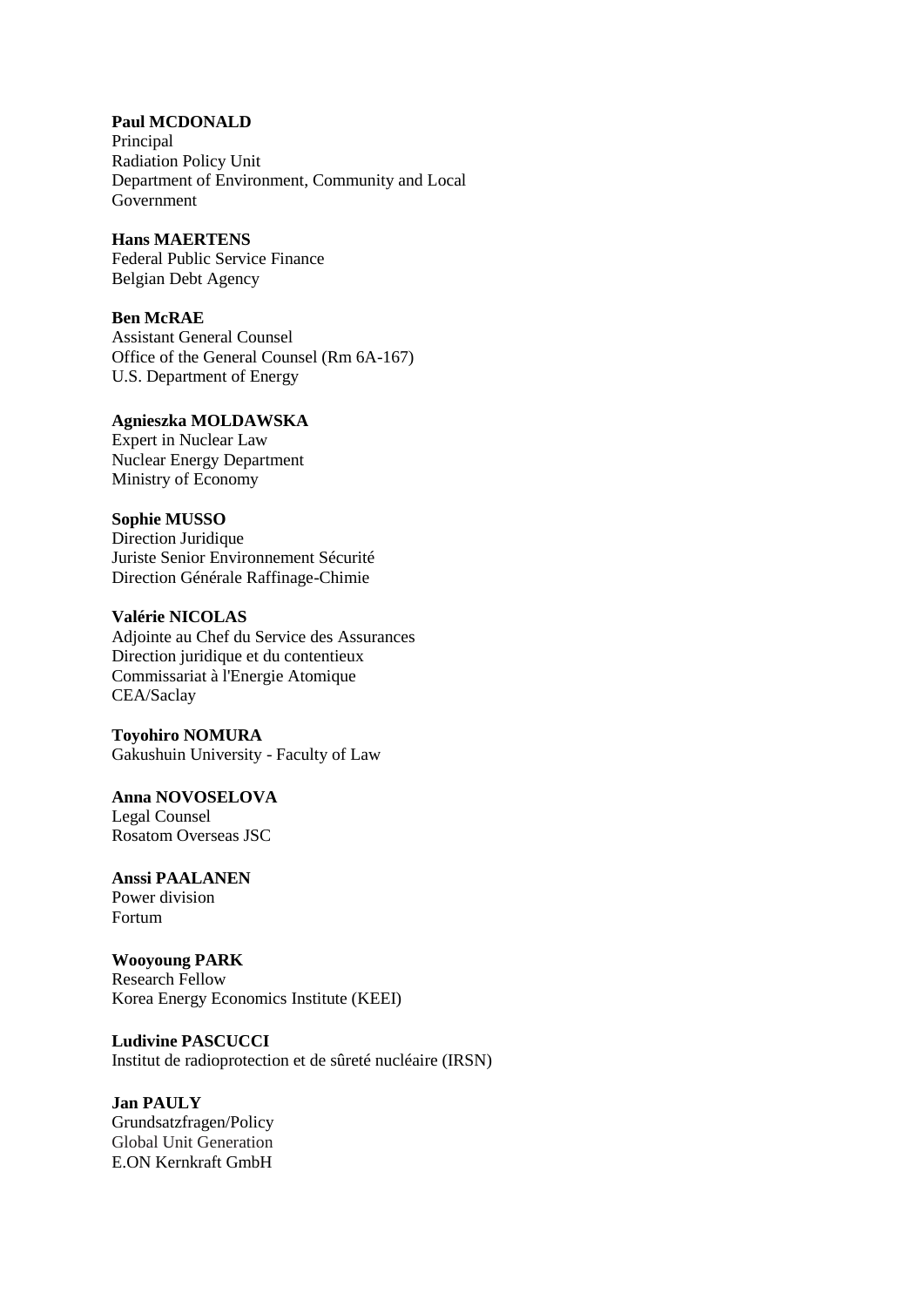**Norbert PELZER** Consultant Institute for International Law University of Göttingen

## **Antonio PÉREZ VAN KAPPEL**

Senior Legal Officer Directorate-General for Energy - ENER D.1 "Nuclear safety architecture and multilateral & international cooperation" European Commission

**Marie-Anne PLAGNET** Industrial Production Division Électricité de France (EDF)

**Nuria PRIETO SERRANO** Legal Advisor ENRESA

**Sebastiaan REITSMA** Swiss Reinsurance Company (Swiss Re) and Nuclear Risk Insurers (NRI)

**Geoffrey ROTHWELL** Principle Economist Nuclear Development Division OECD Nuclear Energy Agency

## **Andrey SHKARBANOV**

Department for Corporate Counsel and Legal Affairs ROSATOM

**Risto SIILOS** SVP Corporate Resources Deputy CEO Teollisuuden Voima Oyj – TVO

**Tyson SMITH** Winston & Strawn LLP

**Alexey TOKMINOV** Legal Counsel Rosatom Overseas JSC

## **Florence TOUITOU-DURAND**

Directrice juridique et du contentieux Commissariat à l'énergie atomique et aux énergies alternatives (CEA) CEA/SACLAY

**Jean-Denis TREILLARD** Direction des Risques et Assurances AREVA